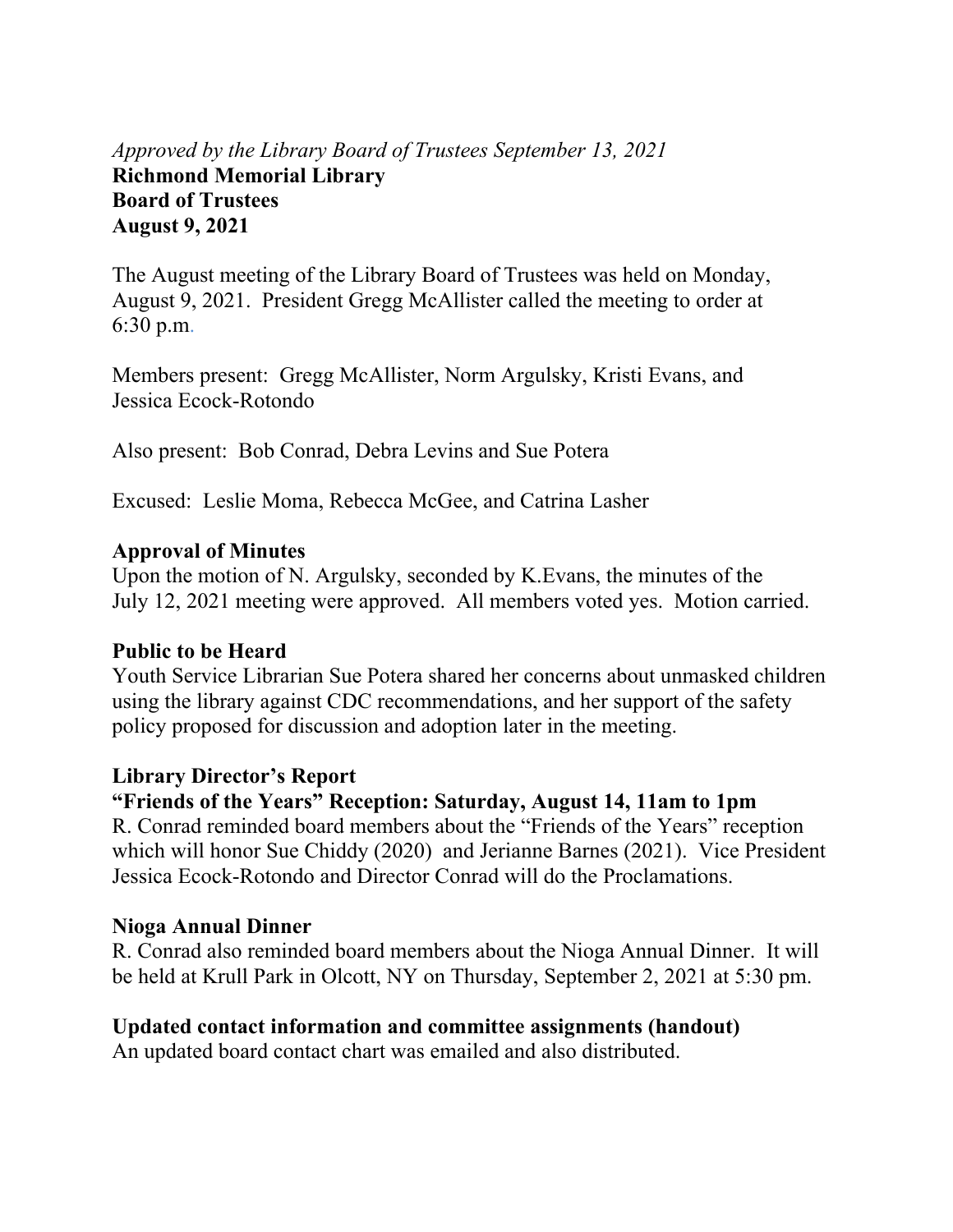## **July 2021 Reports of Librarians McCormack, Stryker Basile, Beardslee, Wood and Potera**

The Board reviewed monthly reports from Librarians Rita McCormack, Samantha Stryker Basile, Elizabeth Beardslee and Deborah Wood.

The Board also reviewed the Combined Youth Services Report from Librarian Sue Potera.

The GIFT Program was re-launched with additional sites added. A thank you letter for the children's books was received from Millie Tomidy-Pepper, Executive Director of the YWCA.

### **June 2021 Statistics**

The June 2021 Statistics were reviewed with comparisons through 2018.

### **Overdrive eBook and eAudiobook stats from Nioga & RML**

Statistics for Overdrive eBook and Audiobooks were presented as a follow-up from the previous board meeting.

### **CDC recommendations and Genesee County status**

Current CDC recommendations and the status of Covid and vaccinations in Genesee County were discussed.

# **Proposed Temporary Safety Policy**

Upon the motion of K. Evans, seconded by J. Ecock-Rotondo, it was resolved to pass the Proposed Temporary Safety Policy with changes. All members voted yes. Motion carried.

### **Pricing for library security contract**

The Director discussed the possible need for library security to help enforce return of the mask mandate in the library. B. Conrad has reached out to security companies for rates.

### **Ask the Lawyer reply to Personnel Committee inquiry**

The Board reviewed correspondence from the "Ask the Lawyer" service in regards to a Personnel Committee inquiry.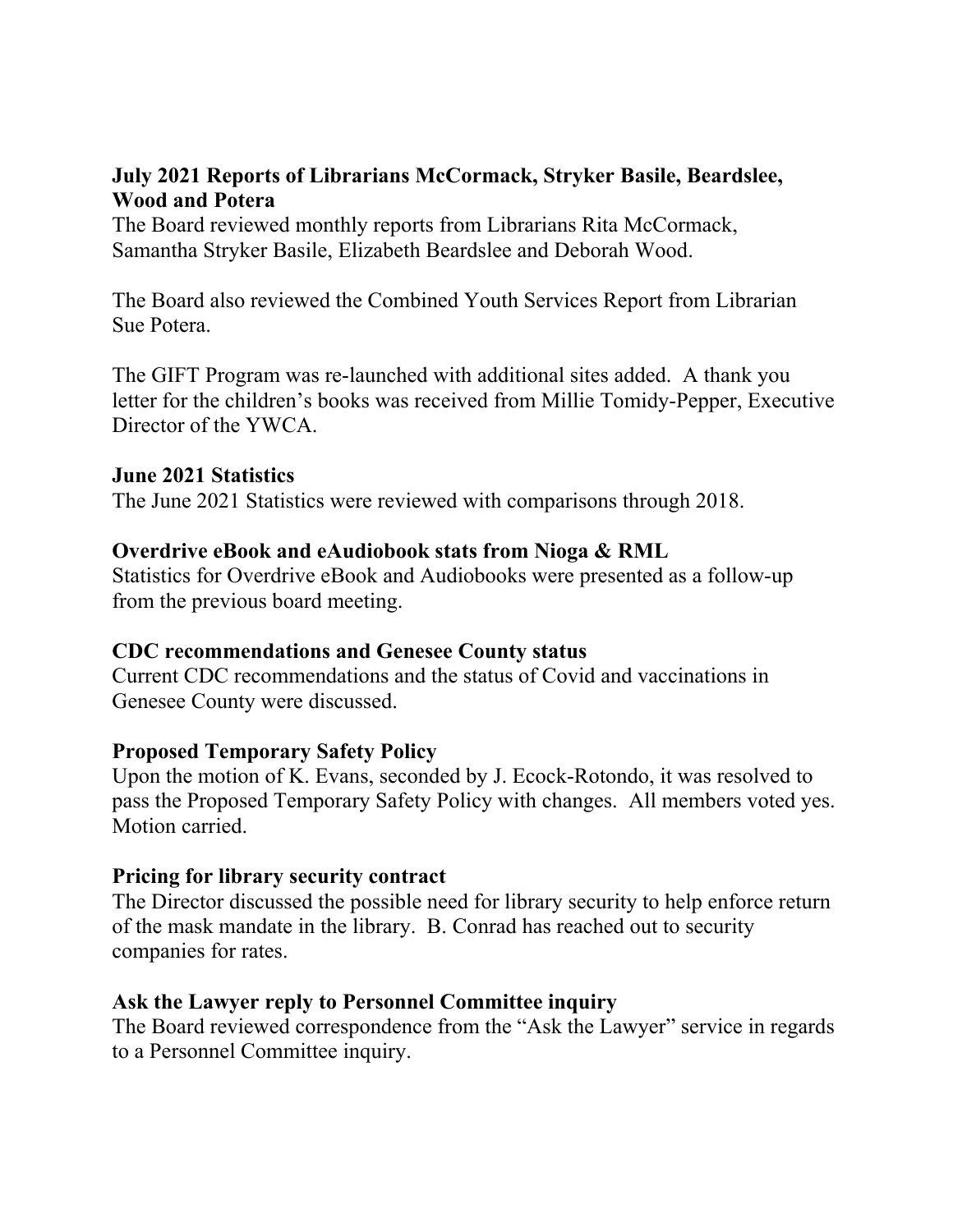# **Committee Reports Personnel Committee (Handbook update)**

The Personnel Committee met at least 4 times and is still working on the Employee Handbook.

# **Foundation Committee**

Richmond Memorial Library Foundation President G. McAllister updated the Board on the status of a donor wall. The place in the Library of the donor wall is still being determined.

# **Financial Reports**

# **July 2021 Summary of Revenues and Appropriations**

Upon the motion of N. Argulsky, seconded by J. Ecock-Rotondo, it was resolved to approve the July 2021 Summary of Revenues and Appropriations. All members voted yes. Motion carried.

# **June Bank Reconciliations**

Upon the motion of N. Argulsky, seconded by J. Ecock-Rotondo, it was resolved to approve the June 2021 Bank Reconciliations. All members voted yes. Motion carried.

# **Approval of Invoices for Payment**

Upon the motion of N. Argulsky, seconded by J. Ecock-Rotondo, it was resolved to approve the manual checks on Warrant 8. The amount of \$1,617.61 was received by Proflex Administrators LLC for July Health Care costs. All members voted yes. Motion carried.

Upon the motion of N. Argulsky, seconded by J. Ecock-Rotondo, it was resolved to approve the payment of \$11,716.24 on Supplemental Warrant 6. All members voted yes. Motion carried.

Upon the motion of N. Argulsky, seconded by J. Ecock-Rotondo, it was resolved to approve the payment of \$21,684.60 on Warrant 9. All members voted yes. Motion carried.

# **Communications**

# **Objective and Scope of Audit (Kathryn Barrett, Freed Maxick)**

Kathryn Barrett, CPA, Director of FreedMaxick sent the Board and Library Director a letter communicating matters related to the planned scope and timing of the Library's audit for the fiscal year ending June 30, 2021.